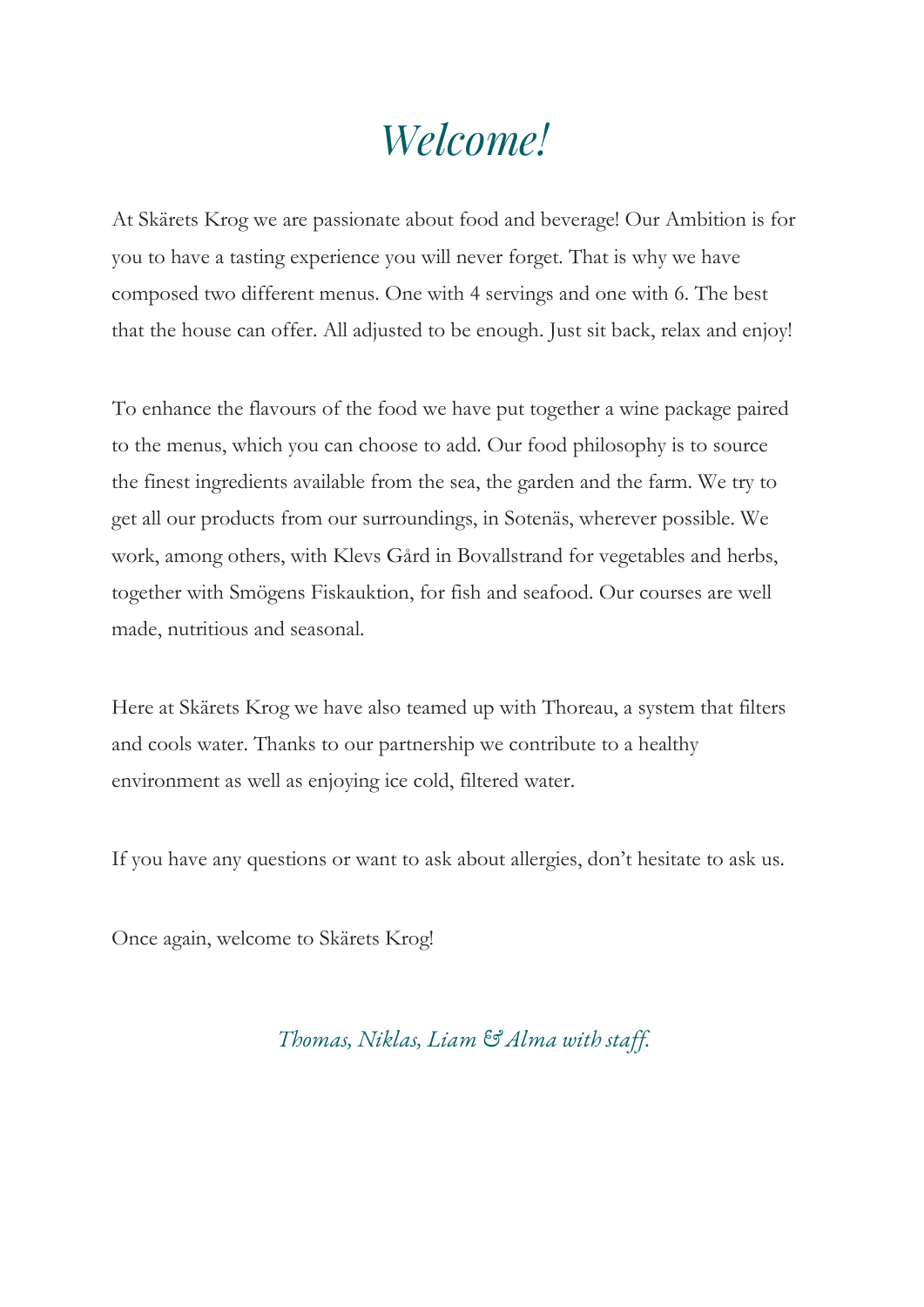### *Small Menu* 595 kr

**Oyster from Havstenssund** *Cucumber, ginger, radish*  $\breve{c}$  *rapeseed* 

**Tartare of beef** 

*Trout roe, walnut*  $\dot{\mathcal{C}}^*$  *white soy* 

#### **Hallibut from Stavanger**

*Bluemussles xo & charred spring onions*

#### **Rhubarbs from Halland**

*Cardamom ice cream, strawberries & oxalis*

Applies only to the whole party. **Wine package** 495kr

*In case of allergies or other requests please notify your waiter*